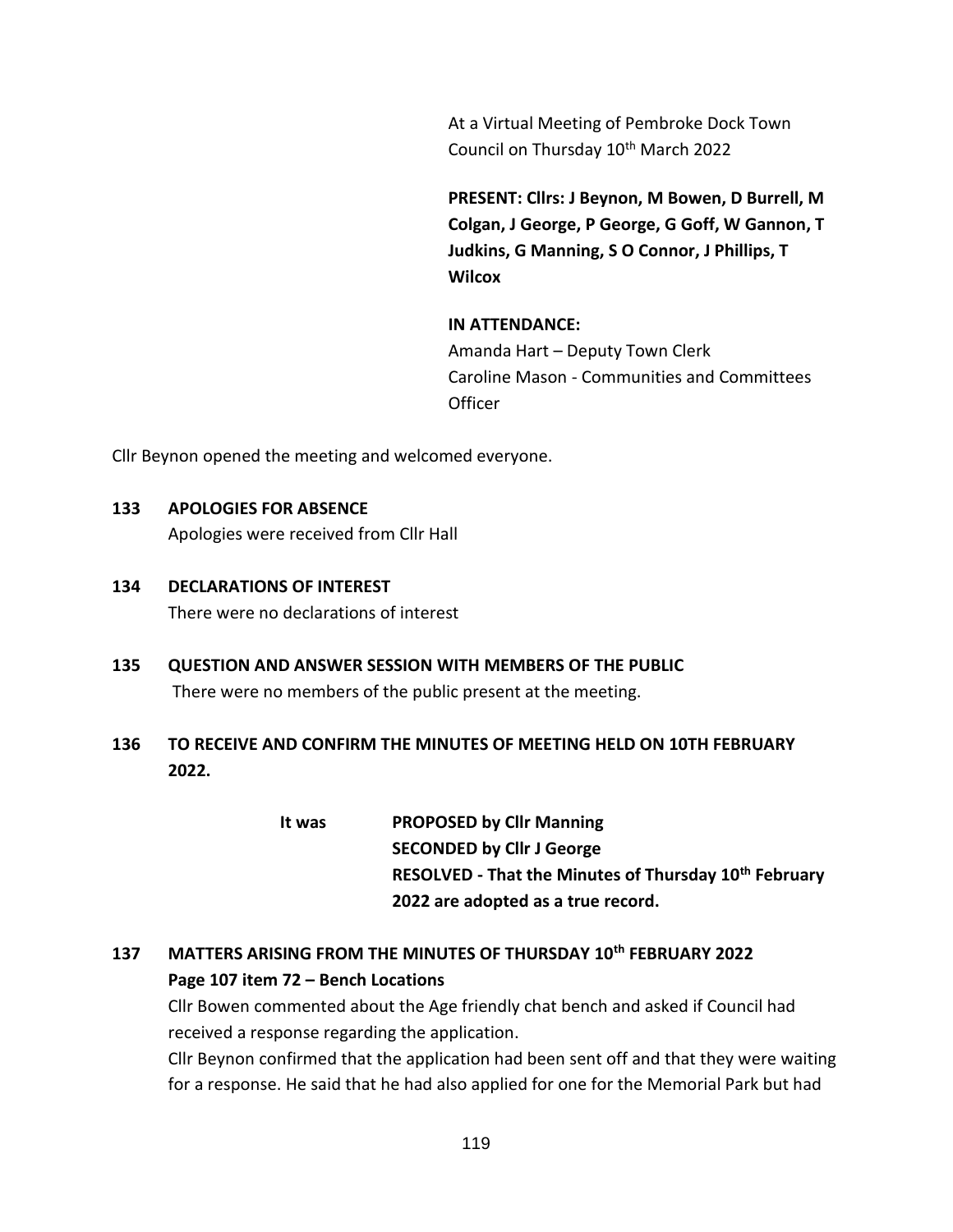not yet heard back for that one either.

**Cllr Beynon welcomed PCSO Robert Armstrong and PC Sarah Lambe to the meeting and suggested to members to bring forward Agenda item 144 – Community issues so they could listen and contribute to the discussion.**

## **All members agreed**

## **144 COMMUNITY ISSUES**

Cllr Burrell commented that she had attended a coffee morning with Ports, Past and Present and said that Robert Jakes gave a talk about the mural located in the Pembroke Dock ferry terminal. She said that it is an informative map made up of ceramic tiles showing a sea of stories. Cllr Burrell comment that there were discussions on how something like the mural could be replicated for the centre of the town.

Cllr Burrell commented about the Freshwater West survey she had sent through and expressed an importance for residents of the town to express their views regarding the coast and access to the coast.

Cllr Burrell commented that Pembroke Dock Community School are having some fundraising activities in solidarity for Ukraine planting a field of sunflowers and she suggested that it would be nice to invite the Chair of the School Council to a meeting to develop links.

Cllr Goff commented that he would like Council to donate something towards volunteers fuel costs for transporting supplies to help Ukraine.

Cllr O Connor proposed that Council donate all the money left in the donations budget to an organisation that is helping Ukraine. He said that due to Councillors going into Purdah on 18<sup>th</sup> March he suggested that members delegate this to the Town Clerk to decide on the organisation.

| It was | <b>PROPOSED by Cllr Beynon</b>                           |
|--------|----------------------------------------------------------|
|        | <b>SECONDED by Cllr Goff</b>                             |
|        | <b>RESOLVED That - Members of PDTC agreed for</b>        |
|        | delegated powers to be given to the Town Clerk to decide |
|        | on a suitable organisation working to support Ukraine.   |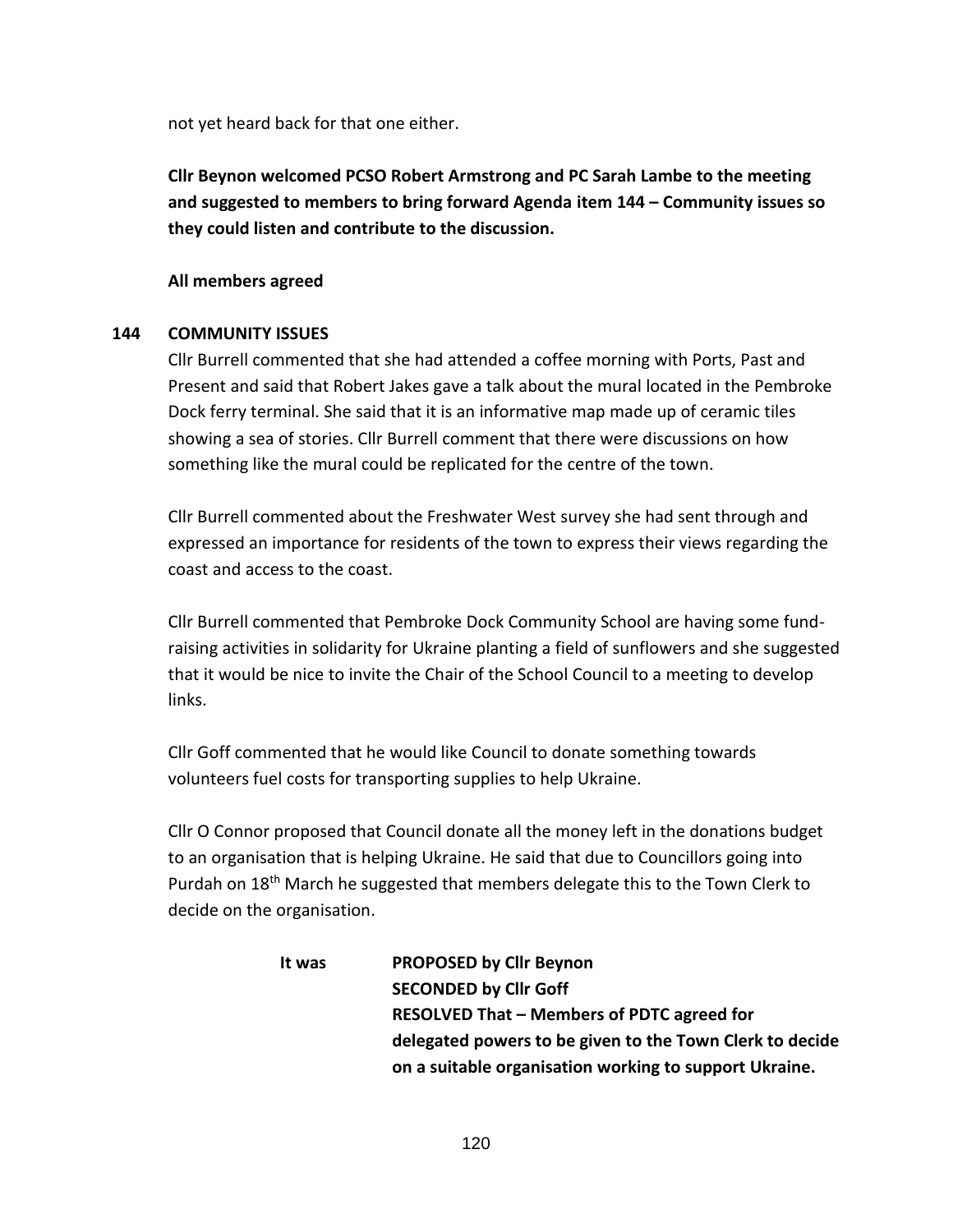## **A Vote was taken, all members agreed**

Cllr Bowen commented about the trolley issue and asked PCSO Rob Armstrong or PC Sarah Lambe for an update on anything they are going about the trollies. PCSO Rob Armstrong commented that as a team they are reporting any trollies through the Trollywise app. He said that if they witnessed any antisocial behavior, they can issue an antisocial behavior warning letter.

Members discussed the trolly issue and the dangers associated with the antisocial behavior. They discussed that The Town Clerk has previously written to Tesco about the issues.

Cllr Burrell commented about the possibility of starting to embarrass Tesco by giving this issue some polite PR.

Cllr Bowen commented about writing an open letter to the press on behalf of the Town Council.

| It was | <b>PROPOSED by Cllr Burrell</b>                        |
|--------|--------------------------------------------------------|
|        | <b>SECONDED by Cllr Bowen</b>                          |
|        | RESOLVED That - PDTC write an open letter to the press |
|        | to express Council's concerns                          |

## **A Vote was taken, all members agreed**

Cllr Goff commented about the parking outside Pembroke Dock Community School in the mornings and at pick up time between 3 -3.15pm, he said parents are parking on the junctions and it is an accident waiting to happen.

Cllr George commented that the parking issue has been brought up numerous times at past Governors meetings. She said parents are parking on both sides of the road on St John's Road, the corner of Bush Street and other roads near the School. She said some parents can be quite abusive, there is no crossing patrol, and it is chaos.

Cllr Beynon commented he had spoken to Darren Thomas, PCC Highways about the possibility of installing a ANPR fixed camera and suggested for Council to also write to to the department.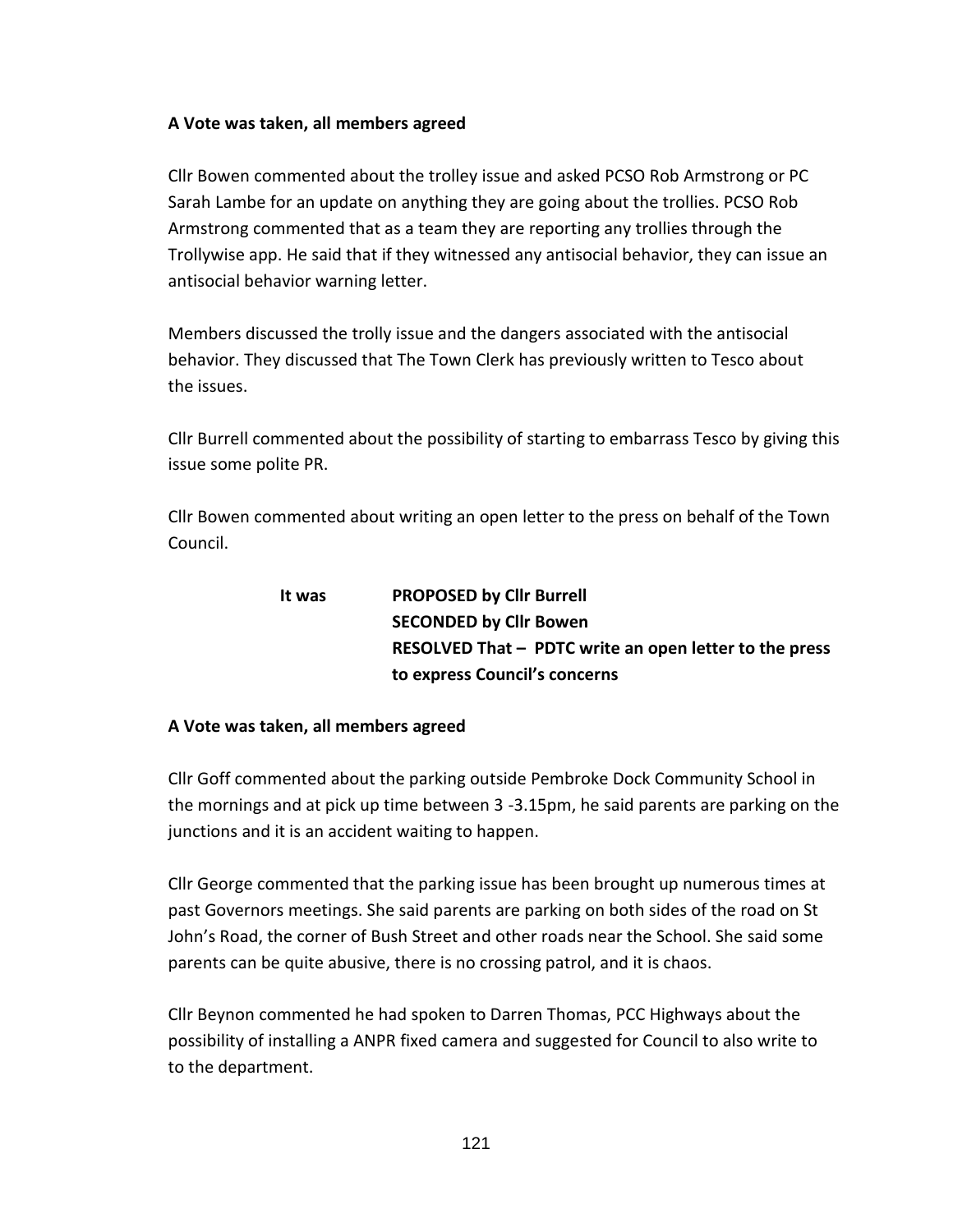Members discussed the parking issues, and the safety concerns for the children. They discussed about asking the parking enforcement officers if they could patrol the areas at the beginning of the school day and at collection time.

> **It was PROPOSED by Cllr Beynon SECONDED by Cllr O Connor RESOLVED That – PDTC agree to write to PCC regarding the possibility of installing a ANPR fixed camera and to the Traffic Enforcement team about patrolling the area outside the school**

**A Vote was taken, all members agreed**

# **138 TO RECEIVE AND CONSIDER THE REPORT OF THE TOWN CLERK 82. Enhancing Pembrokeshire Fund**

The Town Clerk informed members that the following information has been received from Pembrokeshire County Council with regards to the item raised at the February meeting in relation to the Enhancing Pembrokeshire fund.

| Organisation                                   | <b>Summary</b>                                                                                                                                                                                                                                                                                                                                                                                                        | <b>Total</b><br>Project<br>Cost | Grant<br>Awarded |
|------------------------------------------------|-----------------------------------------------------------------------------------------------------------------------------------------------------------------------------------------------------------------------------------------------------------------------------------------------------------------------------------------------------------------------------------------------------------------------|---------------------------------|------------------|
| <b>Tall Ships</b><br>(Wales) Trust             | The project will offer an inclusive<br>multigenerational programme of maritime,<br>heritage, cultural educational events with a<br>particular focus on Seafair Haven. This<br>volunteer led project will enhance<br>community vibrancy and help reduce<br>isolation in Pembroke Dock. It will enhance<br>tourism opportunities, increase footfall to<br>local businesses and engage support from<br>second homeowners | 24,150.00                       | 14,040.00        |
| <b>Pembroke Dock</b><br><b>Heritage Centre</b> | Gaining nationally recognised museum<br>accreditation will improve the standard and<br>quality of the visitor experience, giving the<br>Centre a more stable and sustainable<br>financial future. It will strengthen its role in<br>providing opportunities within the wider<br>communities of Pembroke Dock and                                                                                                      | 19,675.00                       | 15,740.00        |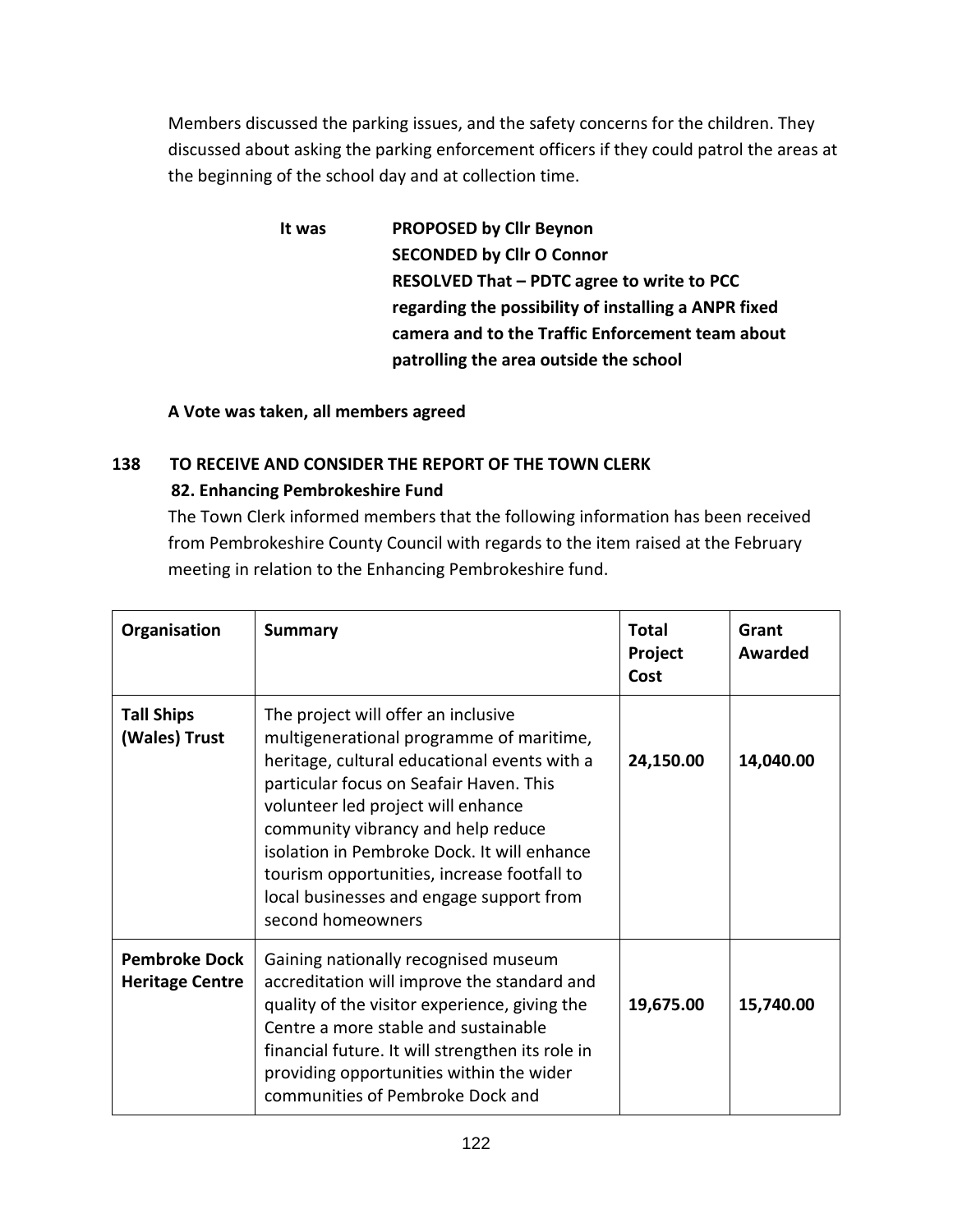|                                          | Pembroke. Employing specialists to deliver<br>accreditation and train existing staff and<br>volunteers to improve standards                                                                                                                                                                         |           |           |
|------------------------------------------|-----------------------------------------------------------------------------------------------------------------------------------------------------------------------------------------------------------------------------------------------------------------------------------------------------|-----------|-----------|
| <b>Pembroke Dock</b><br><b>Town Team</b> | The applicant seeks funding for a Town<br>Champion/Community Engagement Officer<br>for the Town Team. The Town Champion will<br>help to develop and deliver identified<br>projects, secure funding, recruit and support<br>volunteers. The role will work towards a<br>position of self-sufficiency | 21,230.00 | 15,650.00 |
| Total                                    |                                                                                                                                                                                                                                                                                                     |           |           |

| <b>Dwellings per</b><br>community | No of second<br>home | 18-20 underspend<br>rollover into 21-<br>22 | 21-22<br>allocation | <b>Total available</b><br>$21 - 22$ |
|-----------------------------------|----------------------|---------------------------------------------|---------------------|-------------------------------------|
| 4675                              | 83                   | 2,019.00                                    | 15,000              | 17,019.00                           |

 Members discussed the above information regarding the Enhancing Pembrokeshire fund and some members felt that further clarification was needed and they were confused on how much was actually available to be awarded to organisations in Pembroke Dock.

 Members agreed that when organisations are applying to PDTC for a grant that is part of the application they are asked to indicate if they have applied for other sources of funding.

 Cllr Burrell commented that organisations that have been awarded grants from the Enhancing Pembrokeshire Fund and PDTC are not double funded, the EPF will be for a specific project and our grant helps towards the day to day running of their organisation paying for rent and other things.

 Cllr Beynon commented the amount available in the EPF changes each year depending on the amount of second homes and the amount of Council Tax that is charged for each home each year. He suggested that the Town Clerk speaks to Sinead Henahan as she would know who has been allocated funds and the amount left to be allocated. Cllr Beynon commented that the £17,019.00 that has not been allocated this year will roll over to next year as they would not be able to allocate any further grants due to Purdah.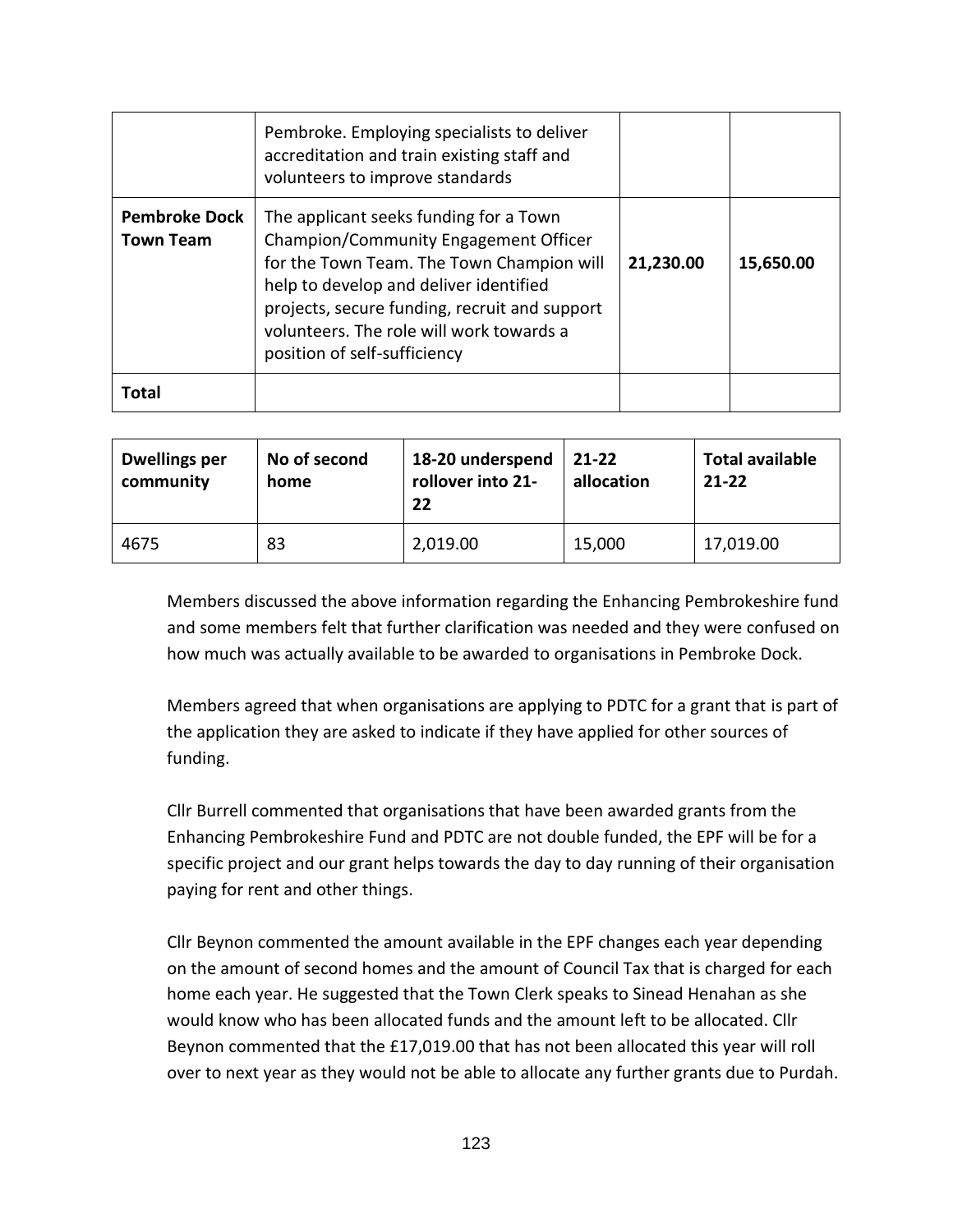## **83. Election information timetable**

The Deputy Town Clerk informed members that a timetable has been provided in relation to the Election process which is due to take place, information has been provided within members papers in relation to the Pre-Election period

18<sup>th</sup> March 2022 – Notice of Election will be released: this is when the Pre-Election period starts.

 $21<sup>st</sup>$  March – 5<sup>th</sup> April 2022 (4pm) – Open for Nominations, papers will be supplied by the Town Clerk, completed forms can be returned to the Town Clerk by 1pm on Monday 28<sup>th</sup> April. The Town Clerk will be submitting all received nomination forms to PCC on Tuesday 29th April 2022

5<sup>th</sup> April 2022 (4pm) – Deadline for withdrawals – There is a form which is required to be completed for your nomination to be withdrawn

6 th April 2022 – Statement of persons nominated with be released

5<sup>th</sup> May 2022 – Election Day

6 th May 2022 – Count will take place 9<sup>th</sup> May 2022 – New term of office commences

## **139. TO RECEIVE AND CONSIDER THE SUPPLEMENTARY REPORT OF THE TOWN CLERK**

## **84. One Voice Wales Membership**

The Deputy Town Clerk informed members that we have received information from One Voice Wales that membership renewal is due. Members were provided with the information stating their achievements throughout the last year along with the cost of membership renewal which would be £1,682.00 for the year based on 4674 chargeable dwellings at £0.360p per dwelling.

| It was | <b>PROPOSED by Cllr O Connor</b>                      |
|--------|-------------------------------------------------------|
|        | <b>SECONDED by Cllr Goff</b>                          |
|        | <b>RESOLVED That - the One Voice Wales membership</b> |
|        | renewal of £1,682.00 is paid                          |

**All members agreed**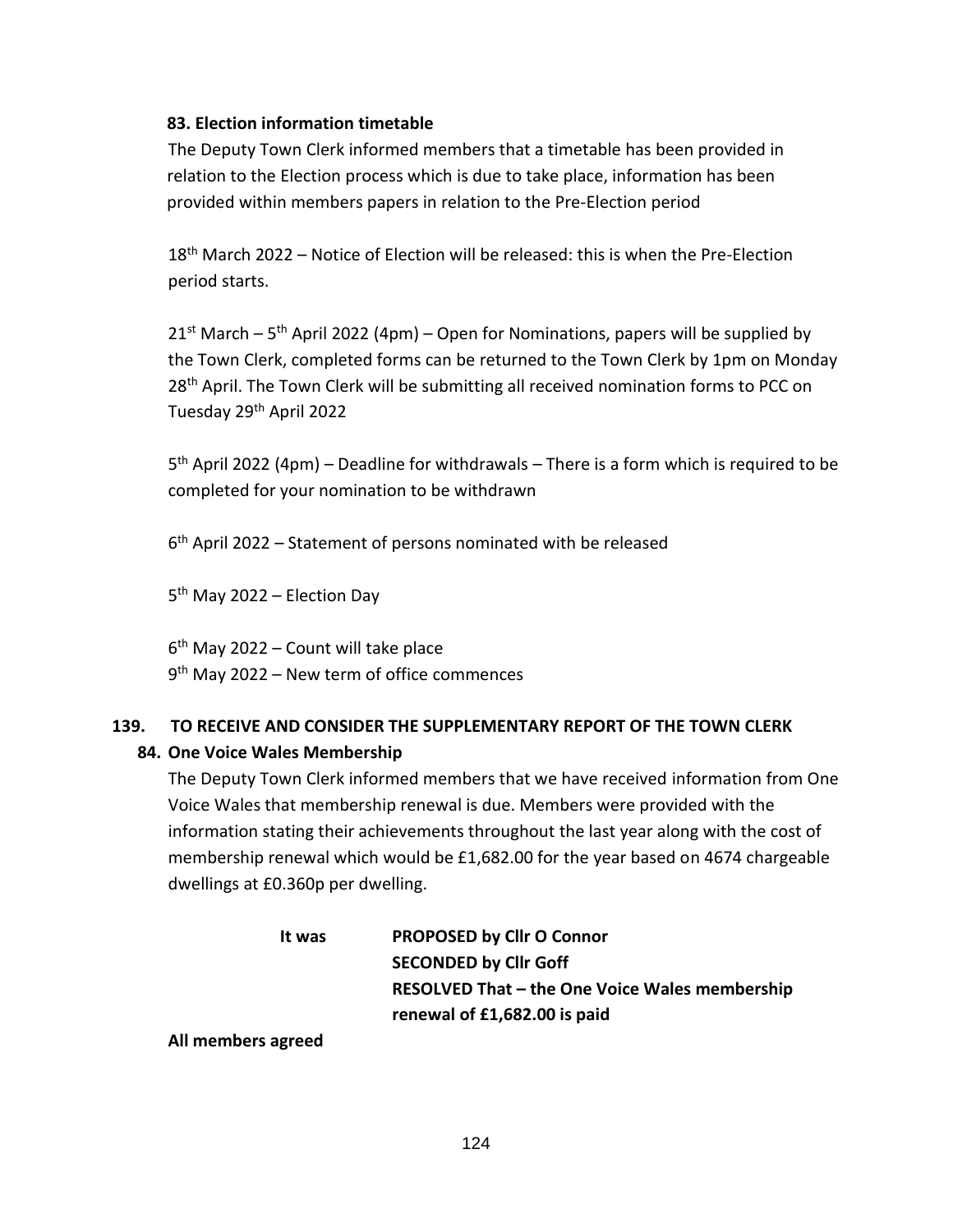#### **140. ANY OTHER ITEMS WHICH THE MAJOR DECIDES ARE URGENT**

There were no other items which were urgent.

# **141. TO RECEIVE A REPORT FROM TOWN COUNCIL REPRESENTATIVES SERVING ON OUTSIDE BODIES**

Cllr O Connor updated members regarding the Pembroke Dock Heritage Trust and informed them that they have obtained permission for the Star Wars Exhibition. He said that they are hoping to open it for the Easter Holidays or May half term and they have had a least one TV show interest.

Cllr O Connor commented that the first Patient Participant Group meeting was due to take place the following Monday and he will provide an update at the next meeting

| <b>Date</b> | <b>Description</b>                                         | <b>Amount</b> |
|-------------|------------------------------------------------------------|---------------|
| 04.02.2022  | <b>British Gas</b>                                         | £173.38       |
| 04.02.2022  | P Lynch                                                    | £1,500.00     |
| 07.02.2022  | Sage Global Service Ltd                                    | £32.40        |
| 07.02.2022  | Post Office postage                                        | £9.21         |
| 08.02.2022  | Google Ltd                                                 | £5.93         |
| 08.02.2022  | <b>Dyfed Alarms</b>                                        | £28.80        |
| 09.02.2022  | ICO - Data protection renewal fee                          | £35.00        |
| 09.02.2022  | PCC - Parking dispensation                                 | £75.00        |
| 09.02.2022  | Trophies plus medals - Queen's Platinum jubilee pin badges | £759.00       |
| 11.02.2022  | 1 & 1 internet                                             | £77.96        |
| 11.02.2022  | Dyfed Alarms - Annual Service agreement                    | £132.00       |
| 14.02.2022  | Dyfed Alarms - smoke alarm                                 | £54.00        |
| 21.02.2022  | SWALEC - Albion square                                     | £39.27        |
| 23.02.2022  | <b>Bank charges</b>                                        | £8.50         |
| 25.02.2022  | Marc Jones - window cleaning                               | £40.00        |
| 25.02.2022  | Zoom                                                       | £14.39        |
| 28.02.2022  | <b>British Gas</b>                                         | £63.50        |
| 01.03.2022  | <b>Clarity Copiers</b>                                     | £57.88        |

# **142. TO RECEIVE AND CONSIDER THE FINANCIAL REPORTS**

## **ACCOUNTS FOR PAYMENT**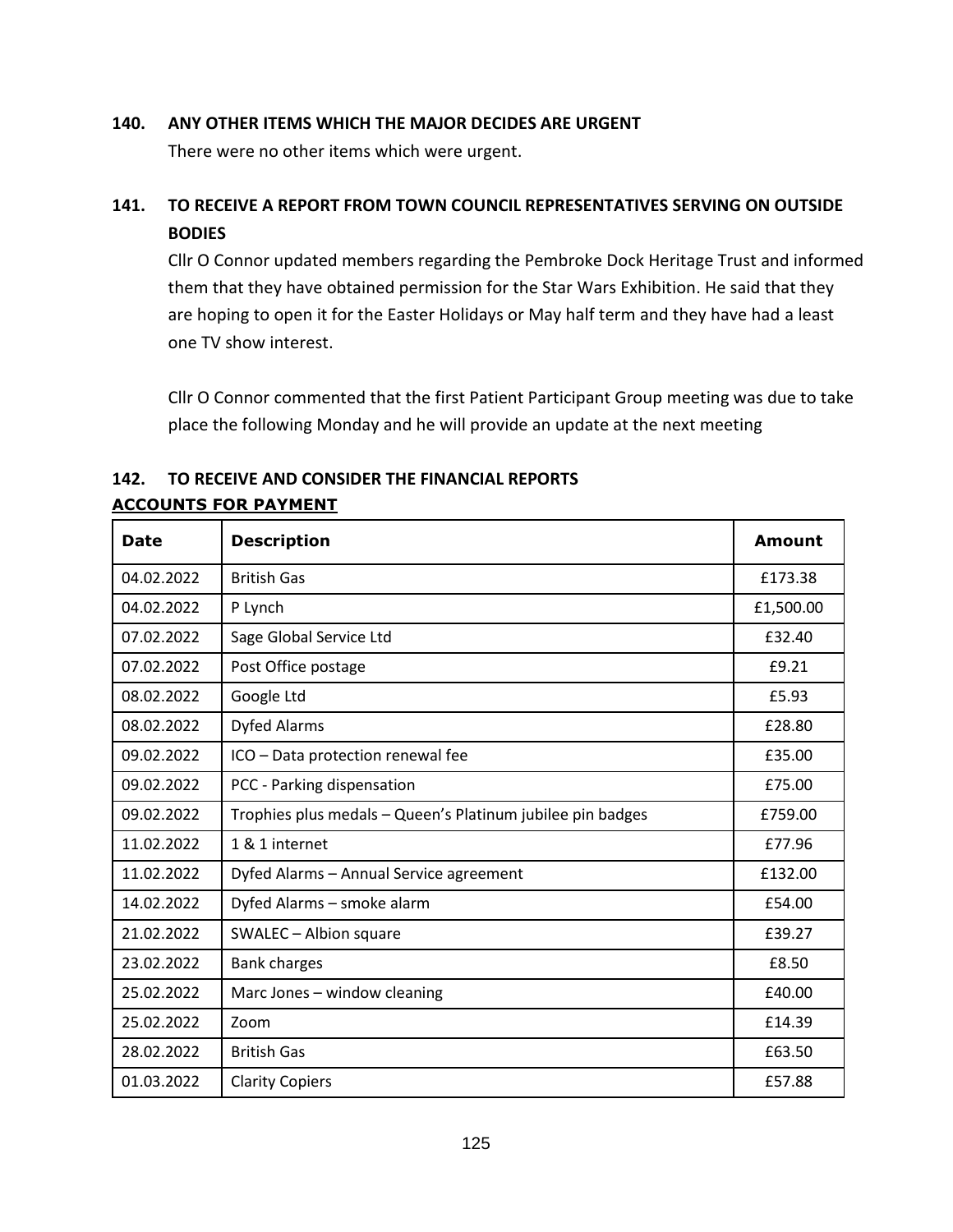| 01.03.2022 | Rialtas software annual support and maintenance | £206.40 |
|------------|-------------------------------------------------|---------|
|            |                                                 |         |

## **PAYMENTS PREVIOUSLY AGREED** e.g., Grants, Sec 137 payments, allowances

| <b>Date</b> | <b>Description</b>                                      | Amount    |
|-------------|---------------------------------------------------------|-----------|
| 14.02.2022  | Neil Griffiths $-2^{nd}$ payment $-$ office alterations | £8,000.00 |
| 11.02.2022  | Membership Fee - SLCC                                   | £234.00   |
| 17.02.2022  | No Butts Bin Recycled Furniture                         | £3,300.00 |
|             |                                                         |           |

#### **ACCOUNT RECEIPTS**

| <b>Date</b> | <b>Description</b>           | Amount  |
|-------------|------------------------------|---------|
| 25.02.2022  | W Davies – Remembrance Bench | £350.00 |
| 02.03.2022  | Interest                     | 0.83    |
|             |                              |         |

#### **SALARIES AND WAGES**

| 06.02.2022-05.03.2022     | <b>Salaries</b> | £ 3,777.36 |
|---------------------------|-----------------|------------|
| 06.02.2022 - 05.03.2022   | Tax & NI        | E 862.83   |
| $06.02.2022 - 05.03.2022$ | Pensions        | £ 1,474.16 |

#### **ACCOUNT BALANCES**

| 02.03.2022 | <b>HSBC Business Account</b> | £34,476.15   |
|------------|------------------------------|--------------|
| 02.03.2022 | <b>HSBC Premium Account</b>  | £ 107,997.68 |

Cllr Manning questioned what the parking dispensation item payment was for. The Deputy Town Clerk explained that is was for the builder to access the site when carrying out the alterations to the rear of the building.

 Cllr Wilcox commented that at the time of the quote being made, the contractor was of the understanding that he would have been able to park in the rear access, but this area was blocked by the neighbours vehicle when the work was carried out.

 Members discussed this and it was felt that in future, contractors need to include these miscellaneous items in their quotes but with regards to the Financial report all payments